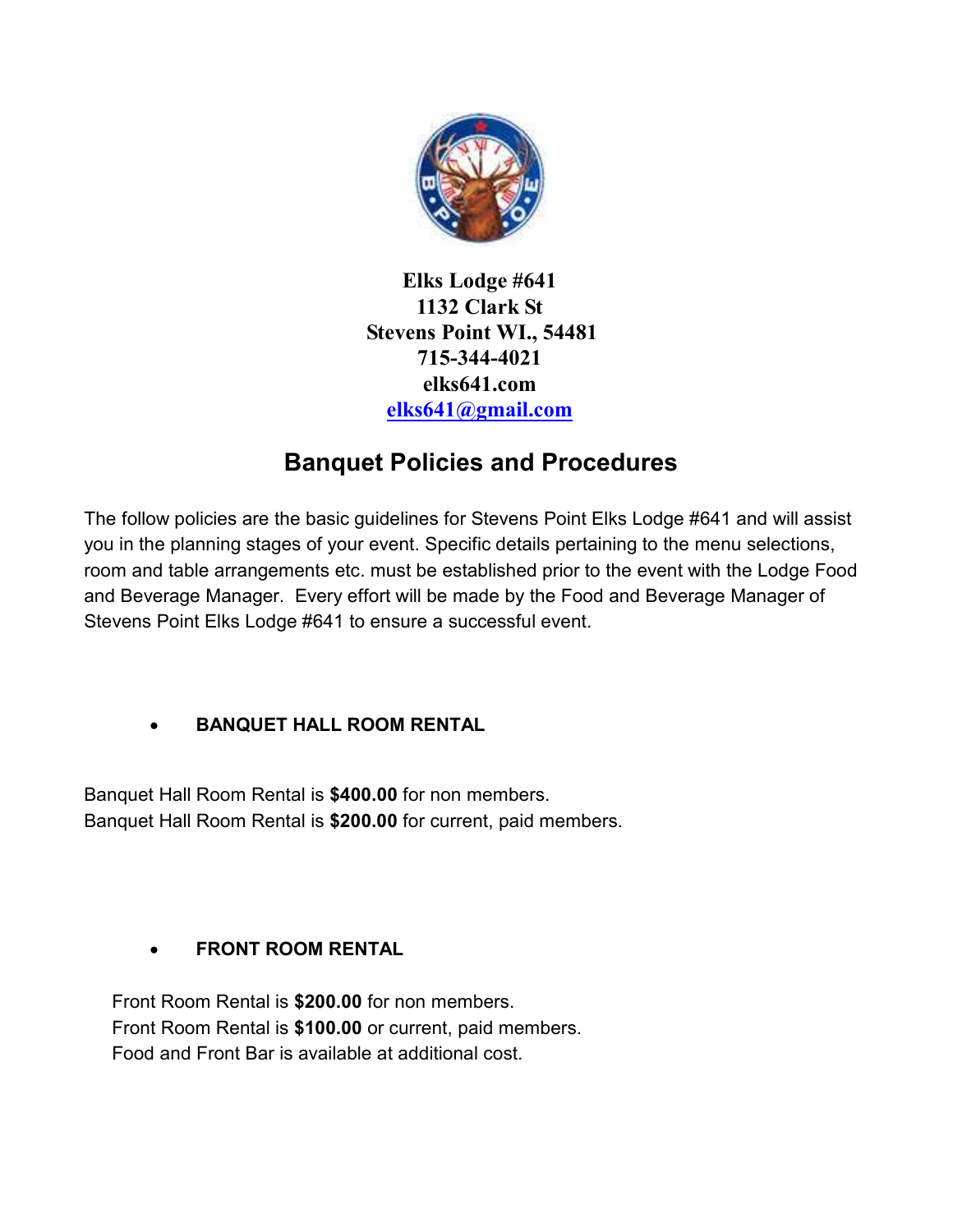#### FOOD AND BEVERAGE

Stevens Point Elks Lodge #641 must provide all food and beverages with the exception of Wedding Cakes when the rental is for the purpose of a Wedding.

# LIQUOR SERVICE

Open Bar: All charges incurred in relation to bar sales will be the responsibility of the group or individual hosting the event. Stevens Point Lodge #641 facility reserves the right to refuse service to any minor or person who cannot provide proof of age, per Wisconsin State Statutes. The Stevens Point Elks Lodge #641, reserves the right to refuse beverage service to any person(s) in attendance. (NO MINORS MAY CONSUME ALCOHOLIC BEVERAGES ON THE PREMISES, VIOLATION WILL RESULT IN THE CANCELING OF THE EVENT).

## SERVICE CHARGES AND SALES TAX

An eighteen percent (18%) service charge/gratuity will be applied to all food and beverage revenue. The five and one half percent (5.5%) sales tax (or current tax rate) will be applied to all food charges.

## SERVICE FEES

Two (2) Servers are included in the hall rental for a total of three (3) hours. Any time over the three (3) hour limit will be added to the cost of the event. One (1) Bartender is included. Two (2) Bartenders are required for over 50 guests. The second Bartender will be paid at the rate of \$15.00 per hour. Any additional Serving Staff will be paid at the rate of \$15.00 per hour.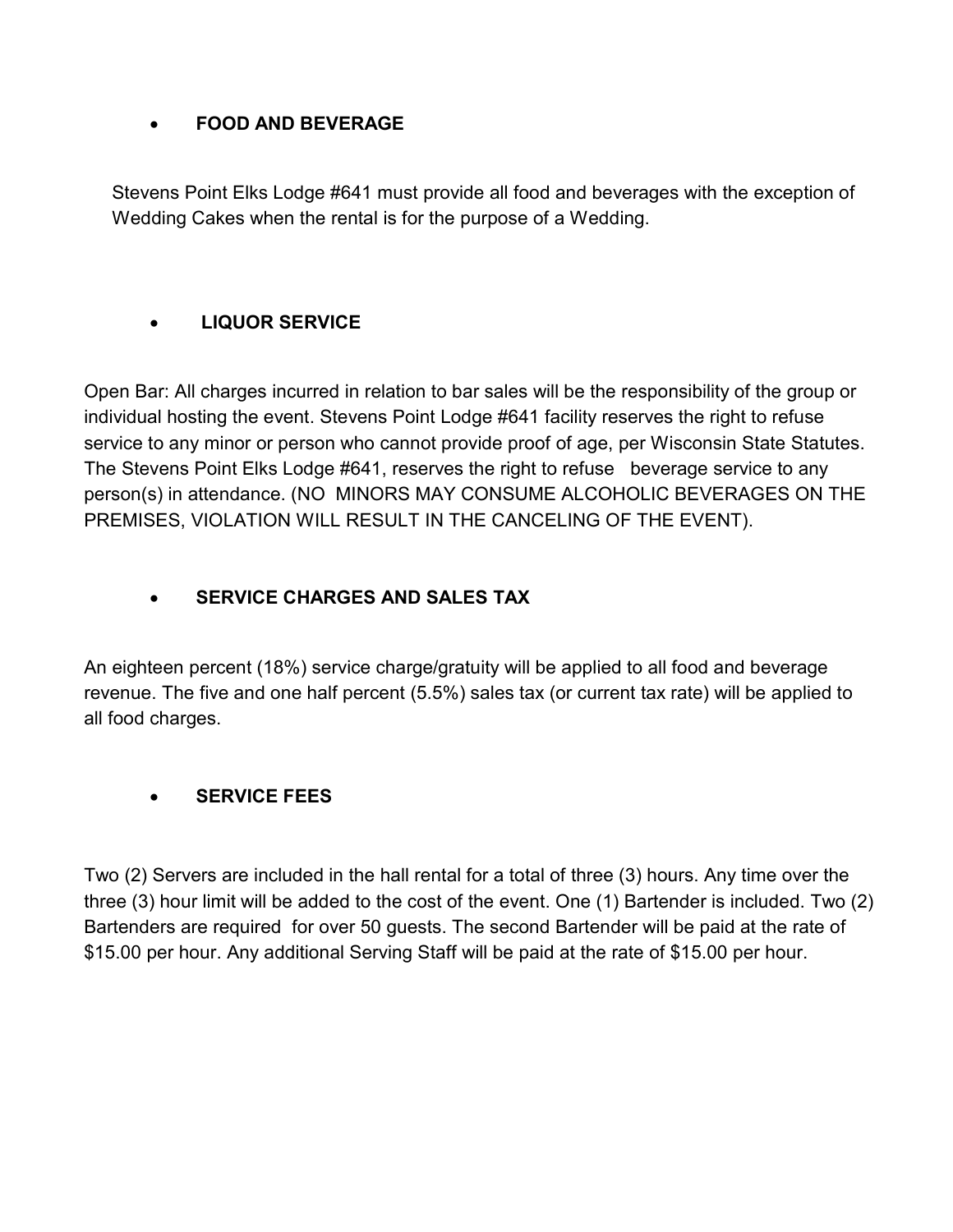#### **•** DECORATING

Arrangements must be made with the Lodge staff to allow access to the premises for the decorating of the Banquet Hall or Front Room. All decorations must be approved by the Lodge staff prior to the event.

#### SMOKING

Smoking is not allowed on the lodge property.

#### **CONDUCT**

The host is responsible for the conduct of all persons in attendance and for any damages incurred upon Stevens Point Elks Lodge #641 or it's guests by individuals associated with or representing the group's organization.

## ADVANCE PAYMENT/ DEPOSIT

For all events, the room rental shall be paid to Stevens Point Elks Lodge #641 at the time of signing the contract. We require full payment of the estimated total number of guests ten (10) days prior to the function date. Confirmation of the final number of guests is required seven (7) days prior to the function date. If the required final number of guest count is not received, the estimated total number received 10 days prior will be used. Charges will be based on estimated, final or actual number served, whichever is larger. Any remaining balance is due in full at the conclusion of the event.

## FORMS OF PAYMENT

Payment shall be in the form of check, cashiers check, cash or Credit Card. If payment is made with a Credit Card, an additional 3.0% will be applied to all charges.